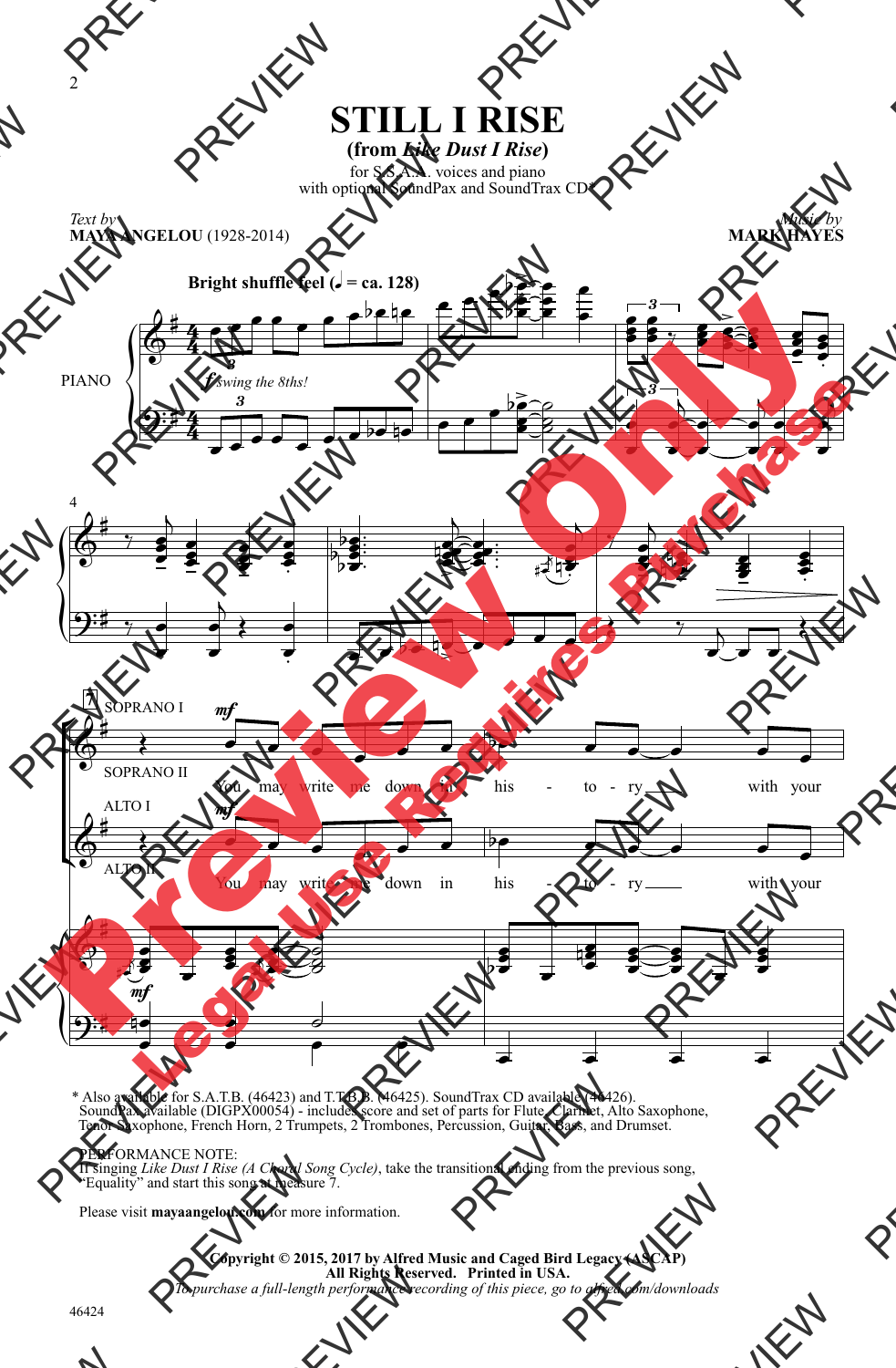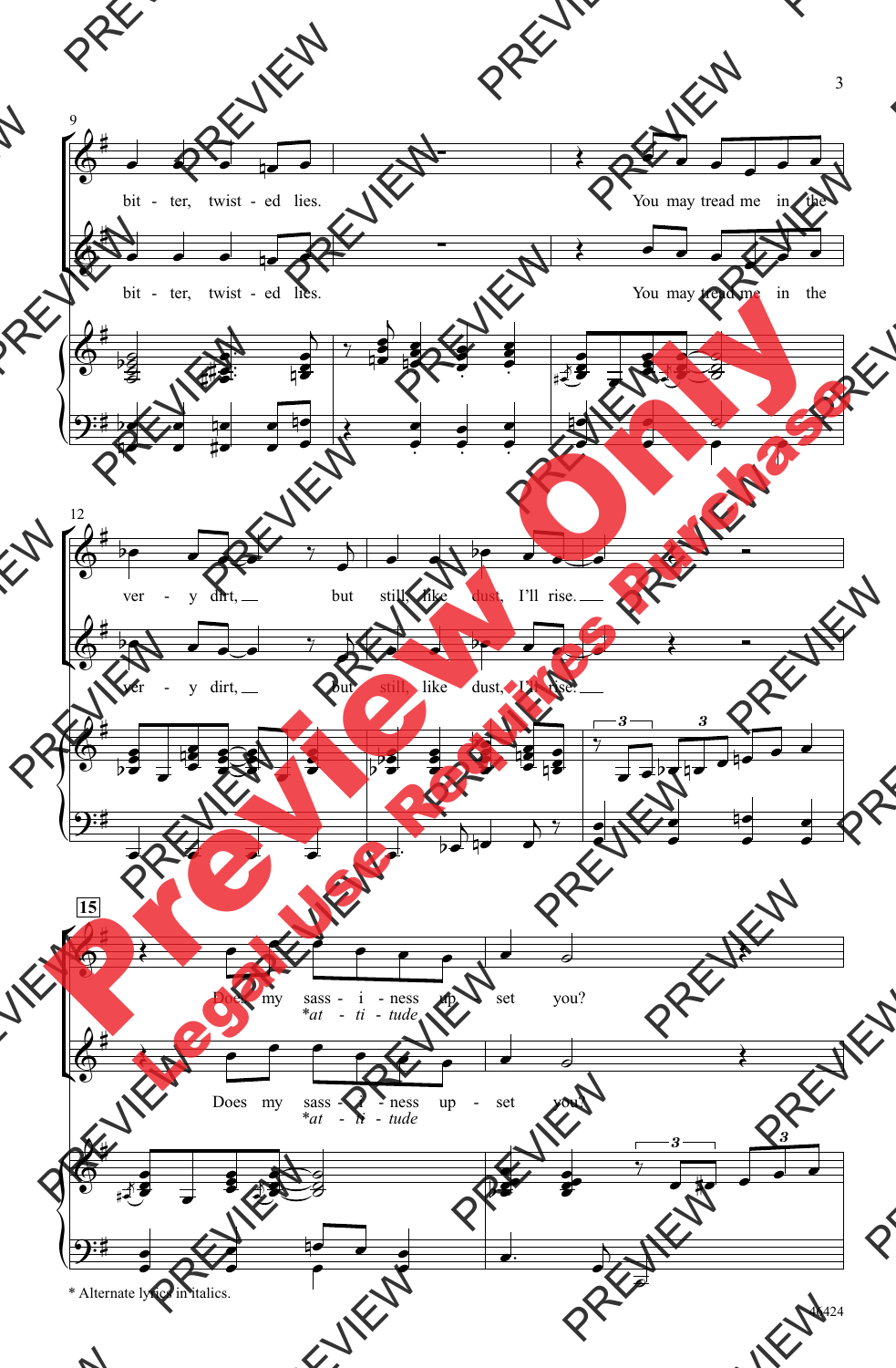

<sup>46424</sup>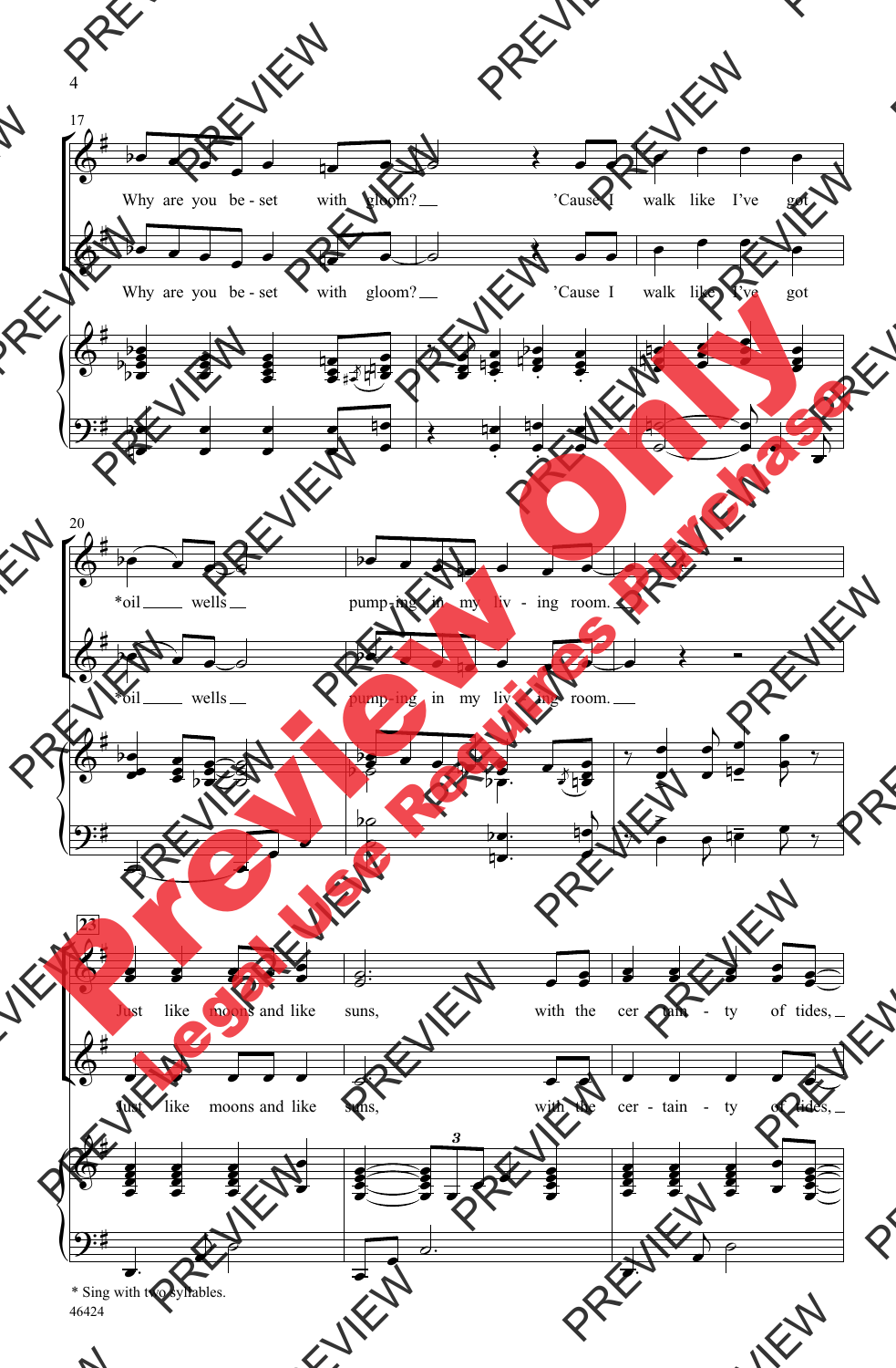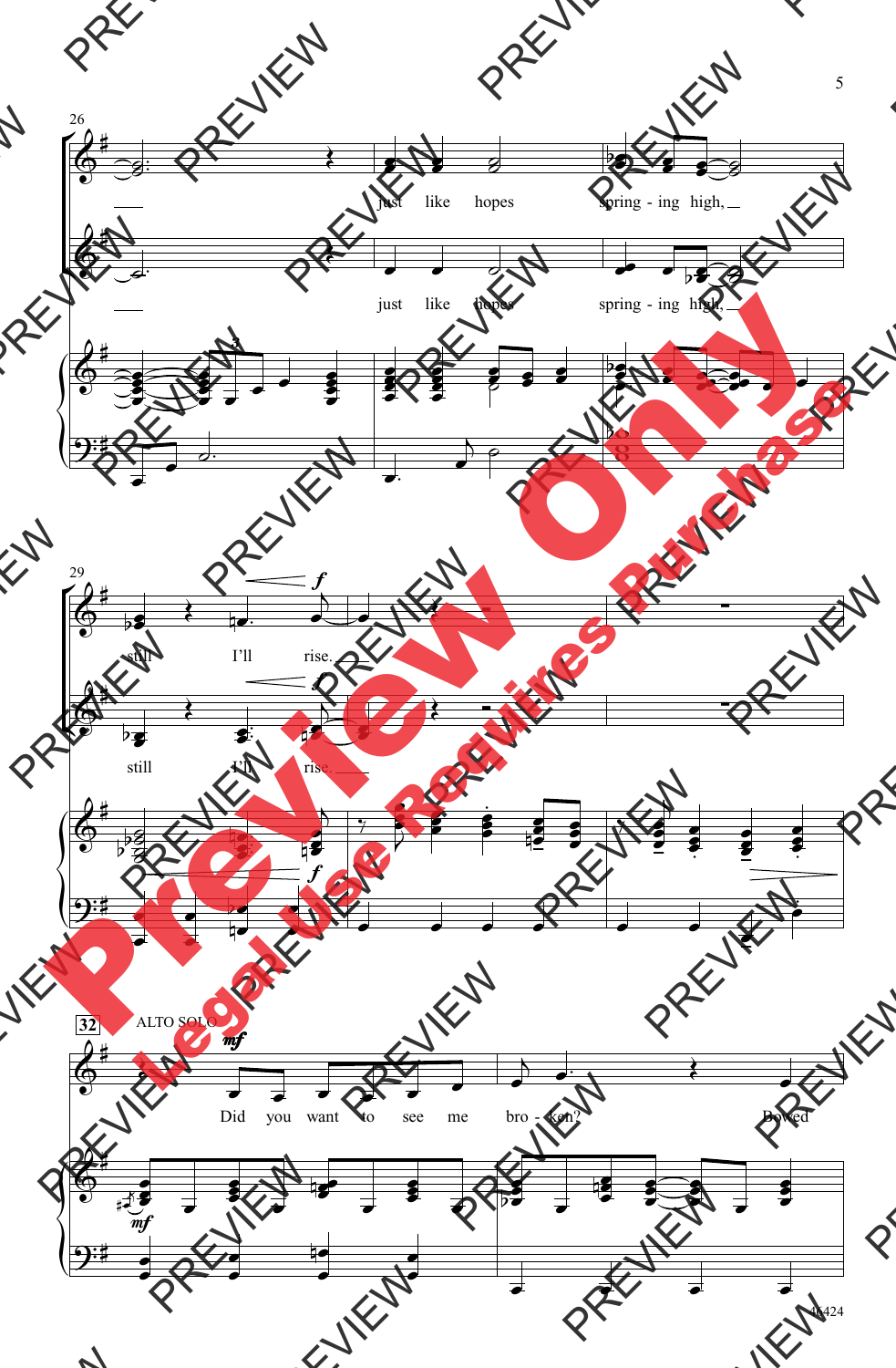

<sup>46424</sup>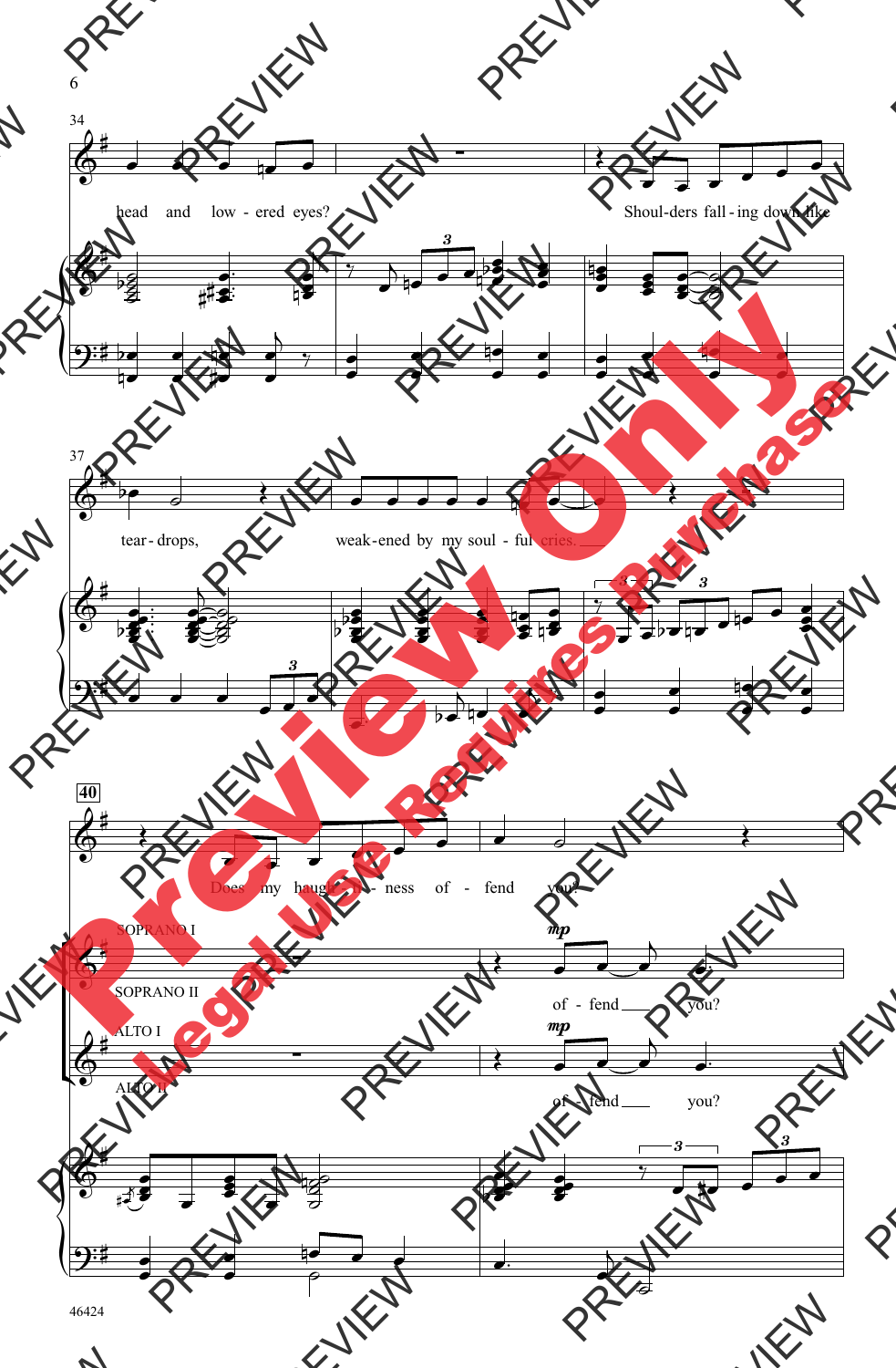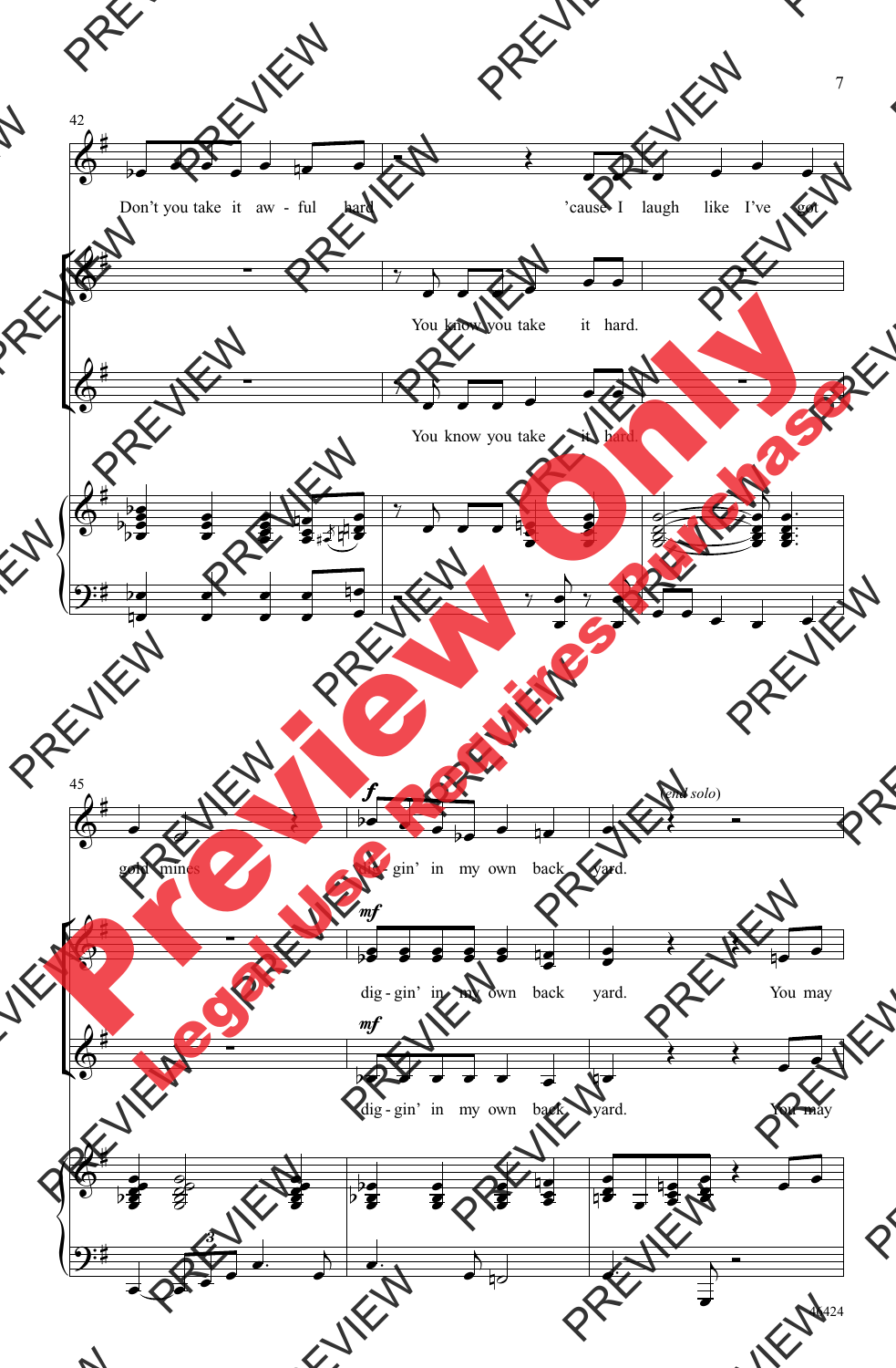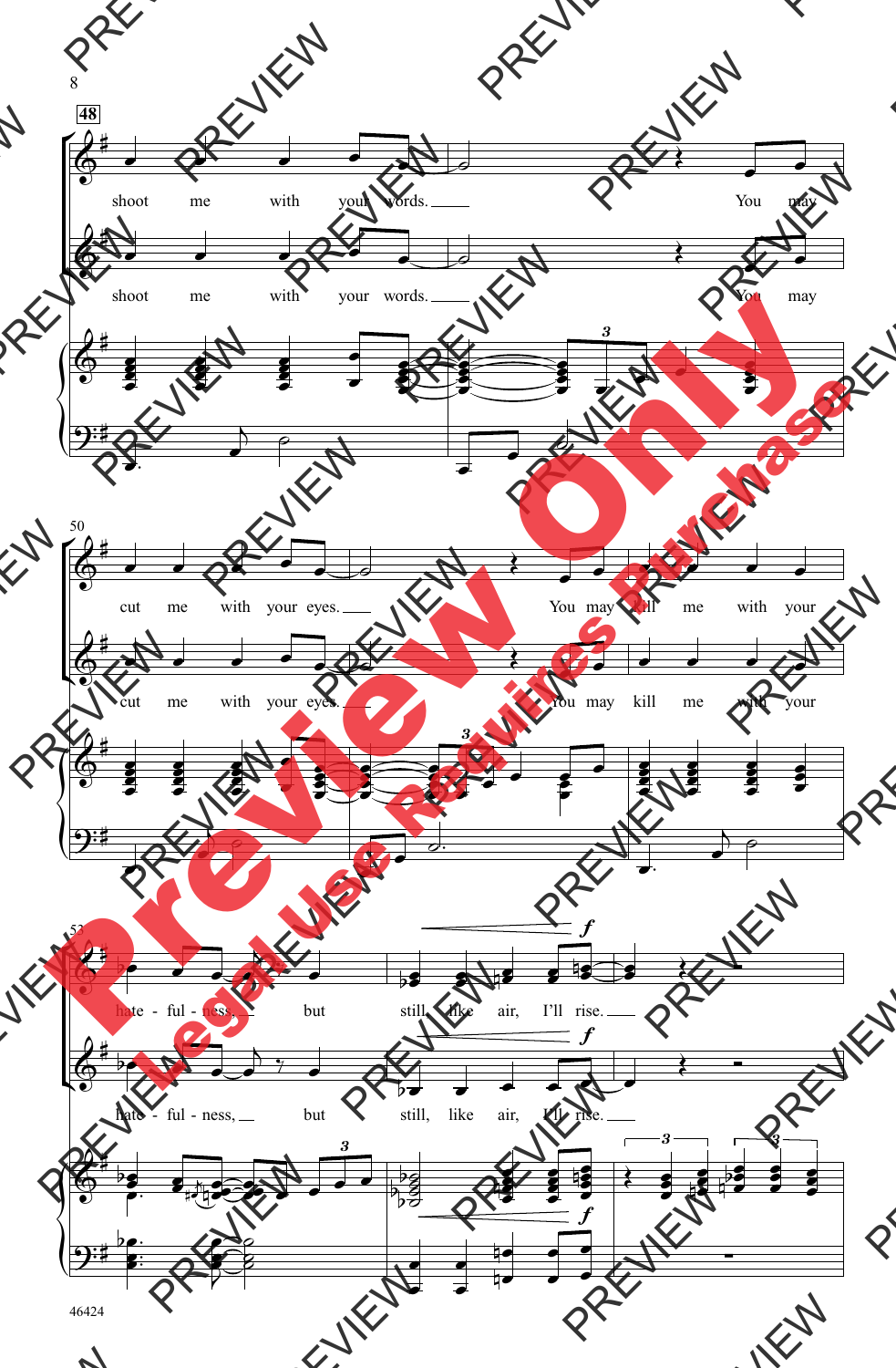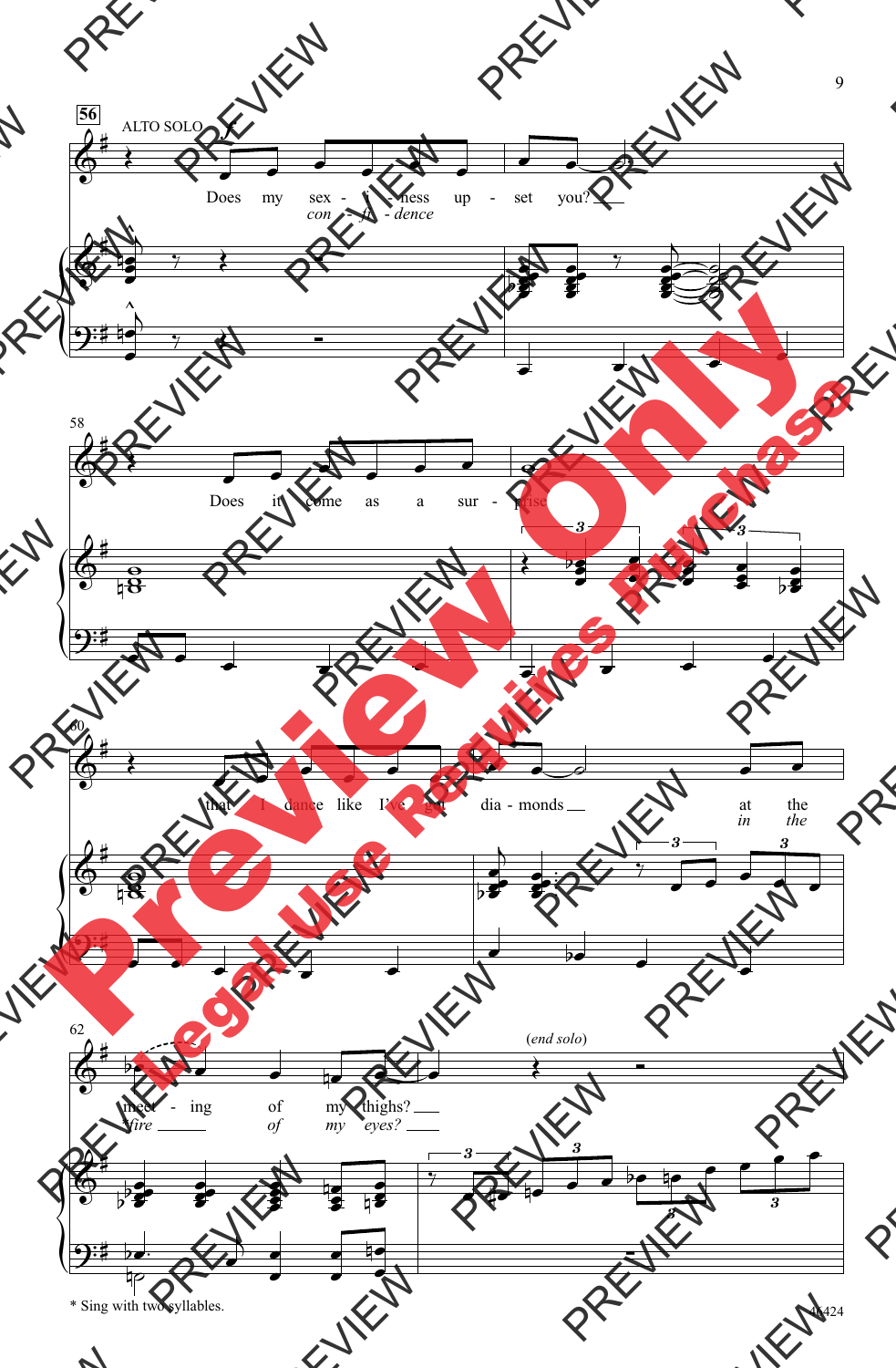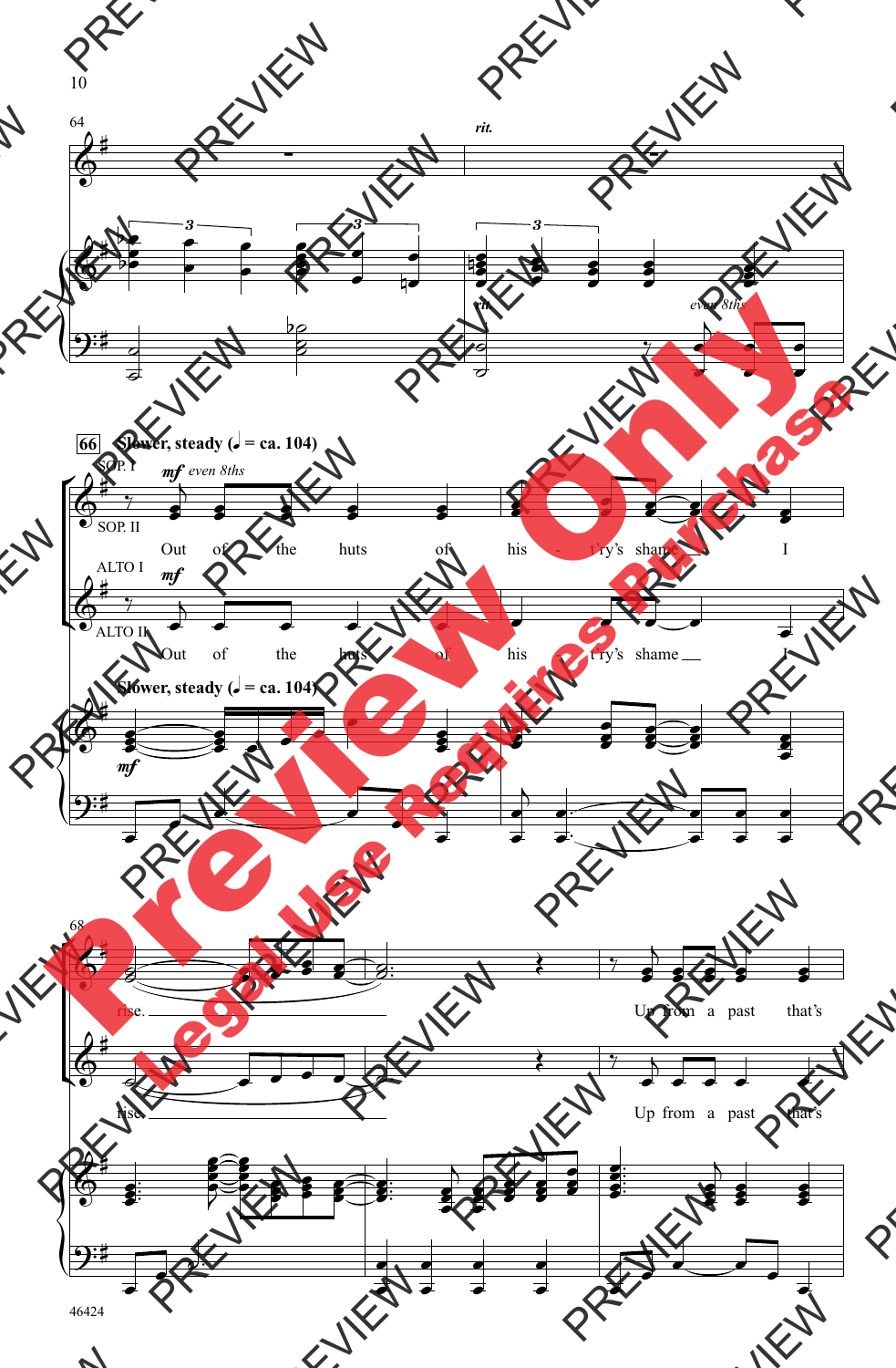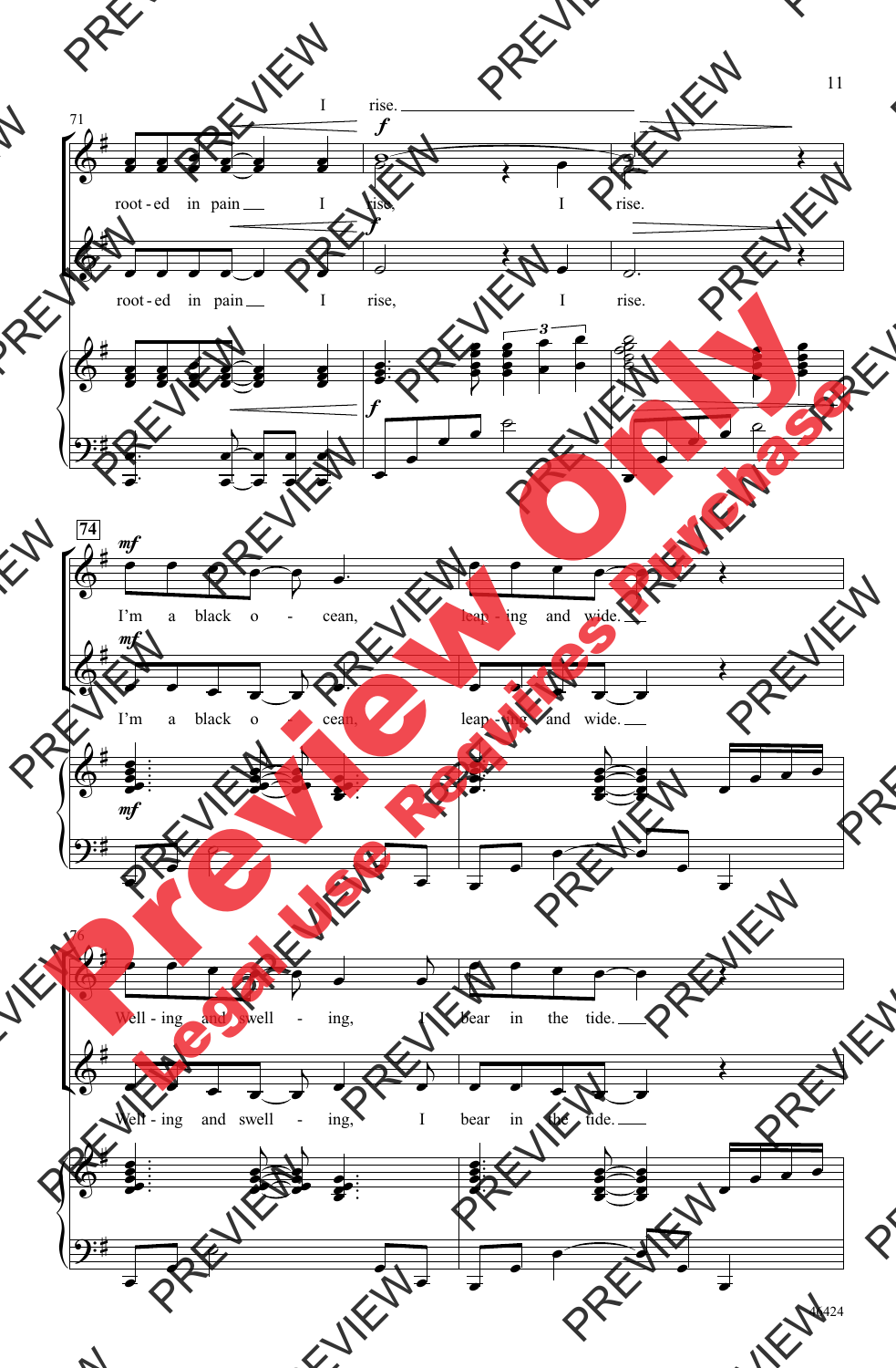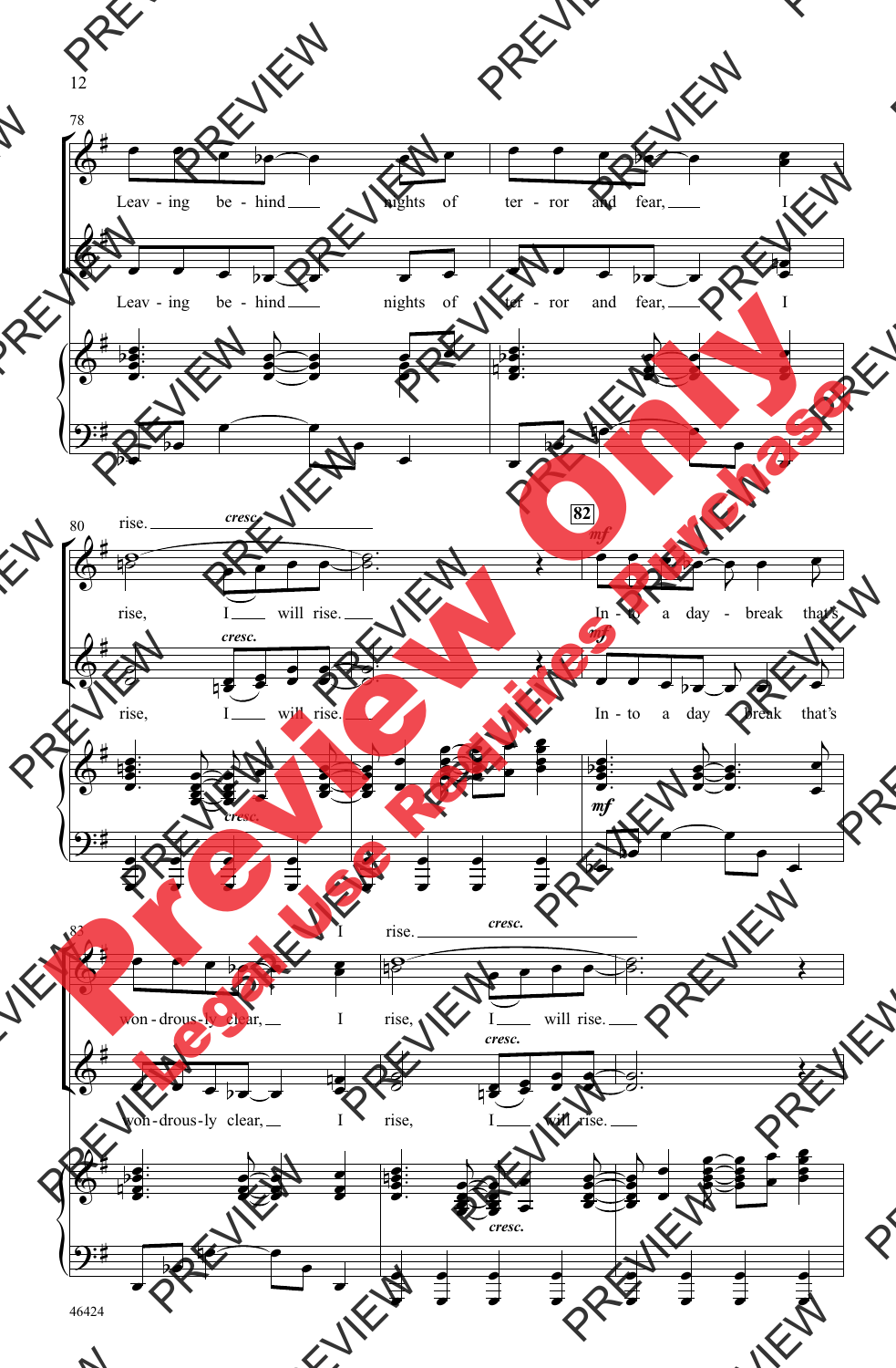